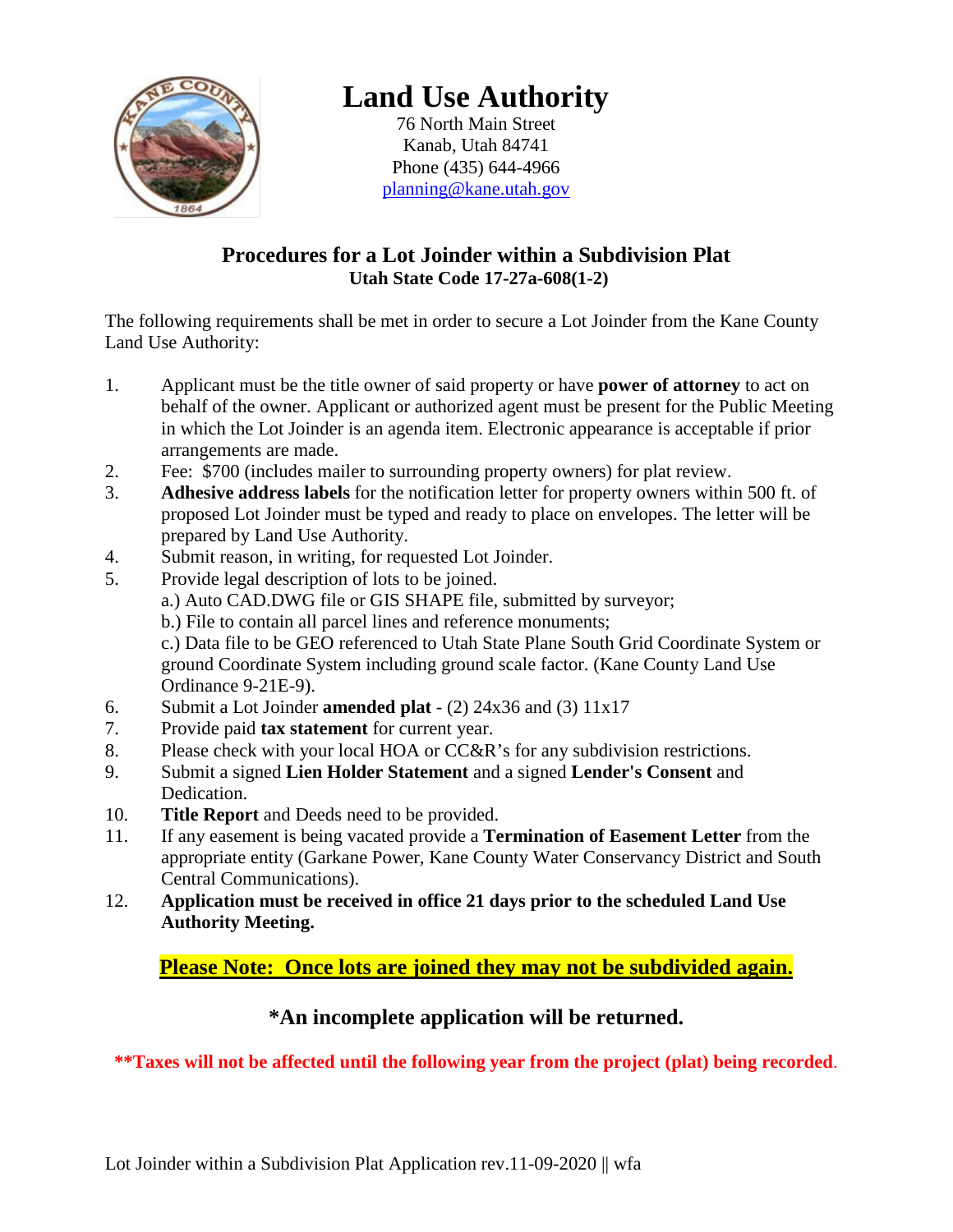

# **Kane County Land Use Authority**

76 North Main Street, Kanab, Utah 84741 Phone (435) 644-4966 [planning@kane.utah.gov](mailto:planning@kane.utah.gov)

# **Lot Joinder within a Subdivision Plat Application Fee \$700.00**

**\*In the event additional engineering costs are accrued by the County related to a specific project, the project applicant will be responsible for all additional engineering fees. (KCLUO 9-1-14)**

|                                              | I (We) certify that the proposed subdivision plat will conform to the Kane County Subdivision<br>Ordinance and that no changes will be made without prior approval.                                |
|----------------------------------------------|----------------------------------------------------------------------------------------------------------------------------------------------------------------------------------------------------|
| Signature of Owner / Trustee                 | Signature of Owner / Trustee                                                                                                                                                                       |
|                                              | Once lots are joined they may not be subdivided again.<br>Taxes will not be affected until the year following the project (plat) being recorded.<br>*Fee is non-refundable after engineer's review |
| <b>Land Use Authority Action:</b><br>Approve | Deny                                                                                                                                                                                               |
| <b>Planning Commission Chairman</b>          | Date                                                                                                                                                                                               |

Lot Joinder within a Subdivision Plat Application rev.11-09-2019 || wfa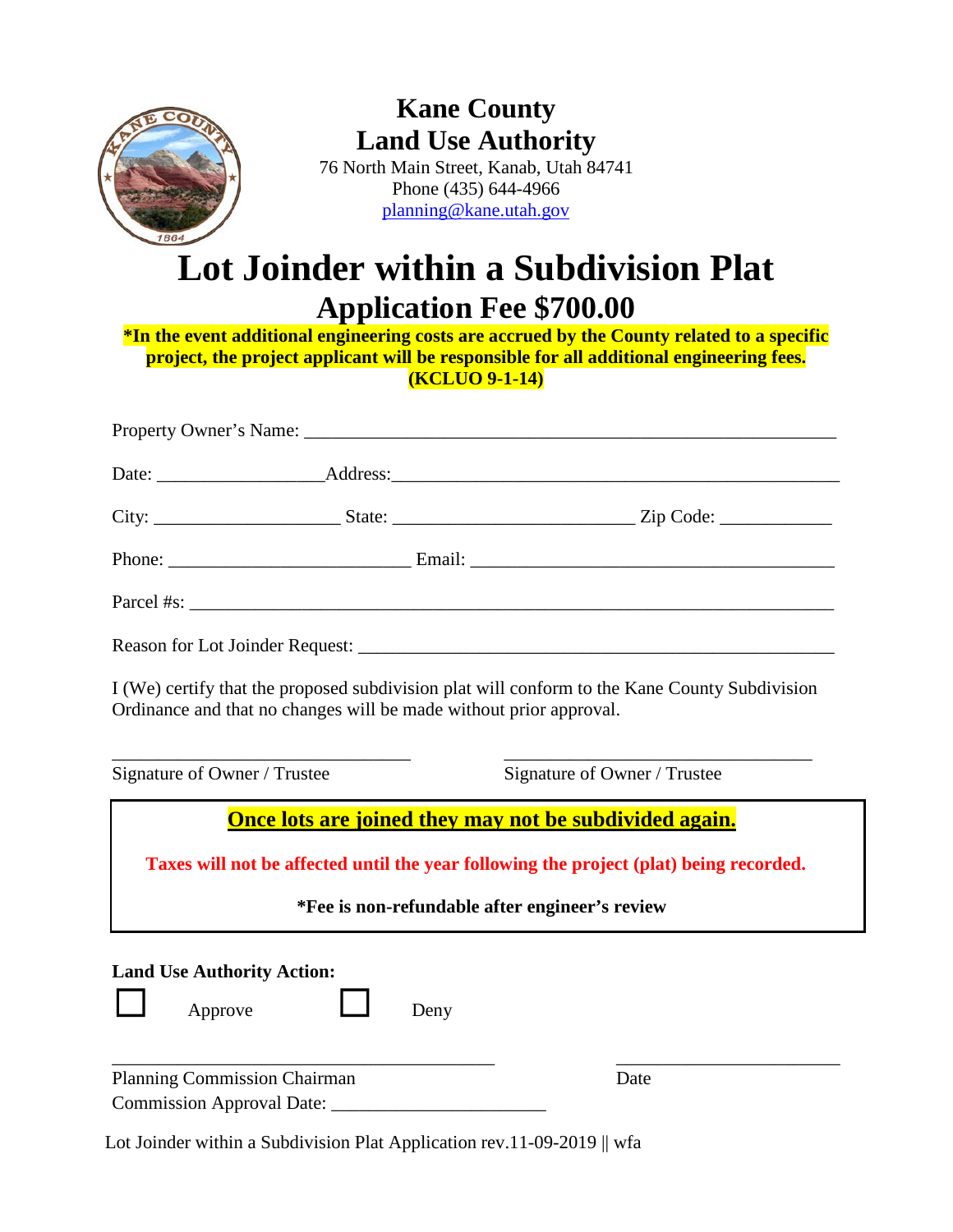# **LIEN HOLDER STATEMENT**

| Check one:                                                                             |  |                                                                                        |  |
|----------------------------------------------------------------------------------------|--|----------------------------------------------------------------------------------------|--|
| The above parcel is owned free and clear.<br>□                                         |  |                                                                                        |  |
| □<br>below AND complete Lender's Consent and Dedication form.                          |  | The above stated parcel is financed or a lien exists. *Please complete the information |  |
|                                                                                        |  |                                                                                        |  |
|                                                                                        |  |                                                                                        |  |
|                                                                                        |  |                                                                                        |  |
|                                                                                        |  |                                                                                        |  |
| I hereby declare that the information given above is true to the best of my knowledge. |  |                                                                                        |  |
| Signature of Owner/Trustee                                                             |  | Signature of Owner/Trustee                                                             |  |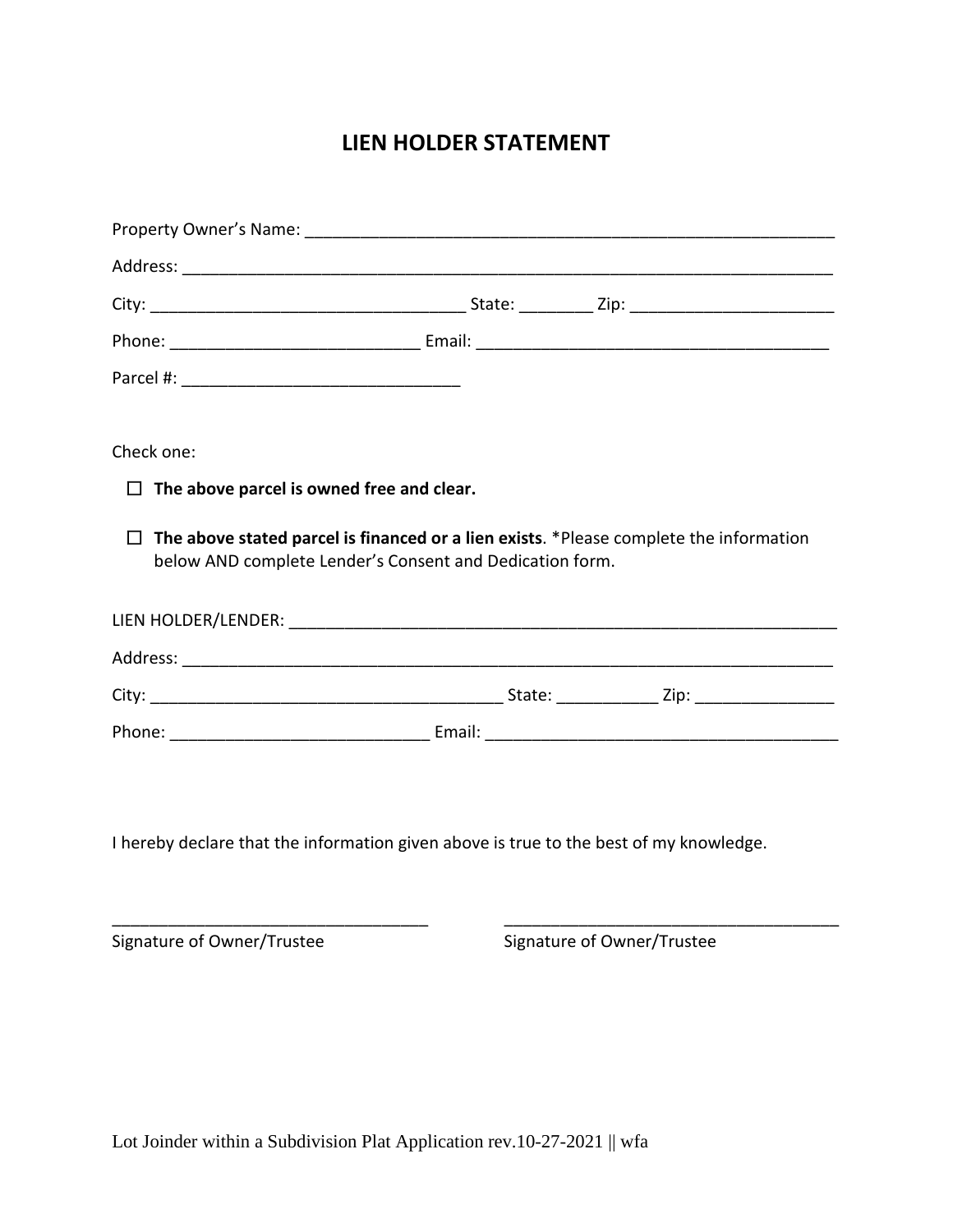## **LENDER'S CONSENT AND DEDICATION**

#### **LENDER'S ACKNOWLEDGMENT**

|                                                             | Thereby consents to the recordation of the entity of the recordation of the                                                                                                          |
|-------------------------------------------------------------|--------------------------------------------------------------------------------------------------------------------------------------------------------------------------------------|
|                                                             |                                                                                                                                                                                      |
| follows:                                                    | The property described on said subdivision plat of _____________________________<br>& affected by this Consent to record & Dedication is situated in Kane County, Utah, described as |
| Lender's Signature                                          |                                                                                                                                                                                      |
| <b>NOTARY STATEMENT</b>                                     |                                                                                                                                                                                      |
|                                                             | On this _____ day of _______________________, 20_____, personally appeared before me,                                                                                                |
|                                                             |                                                                                                                                                                                      |
|                                                             | duly acknowledged before me that he/she is the (Title)______________________ of (Financial                                                                                           |
|                                                             |                                                                                                                                                                                      |
|                                                             | above instrument & was signed in behalf of said corporation by authority of its by-laws, and                                                                                         |
| acknowledged to me that said corporation executed the same. |                                                                                                                                                                                      |
|                                                             |                                                                                                                                                                                      |
| <b>Notary Public</b>                                        |                                                                                                                                                                                      |
|                                                             |                                                                                                                                                                                      |
| My Commission Expires:                                      |                                                                                                                                                                                      |

Notary Public residing at City: \_\_\_\_\_\_\_\_\_\_\_\_\_\_\_\_\_\_\_\_\_\_\_State: \_\_\_\_\_\_\_\_\_\_\_\_\_\_County: \_\_\_\_\_\_\_\_\_\_\_\_\_\_\_\_

Lot Joinder within a Subdivision Plat Application rev.10-27-2021 || wfa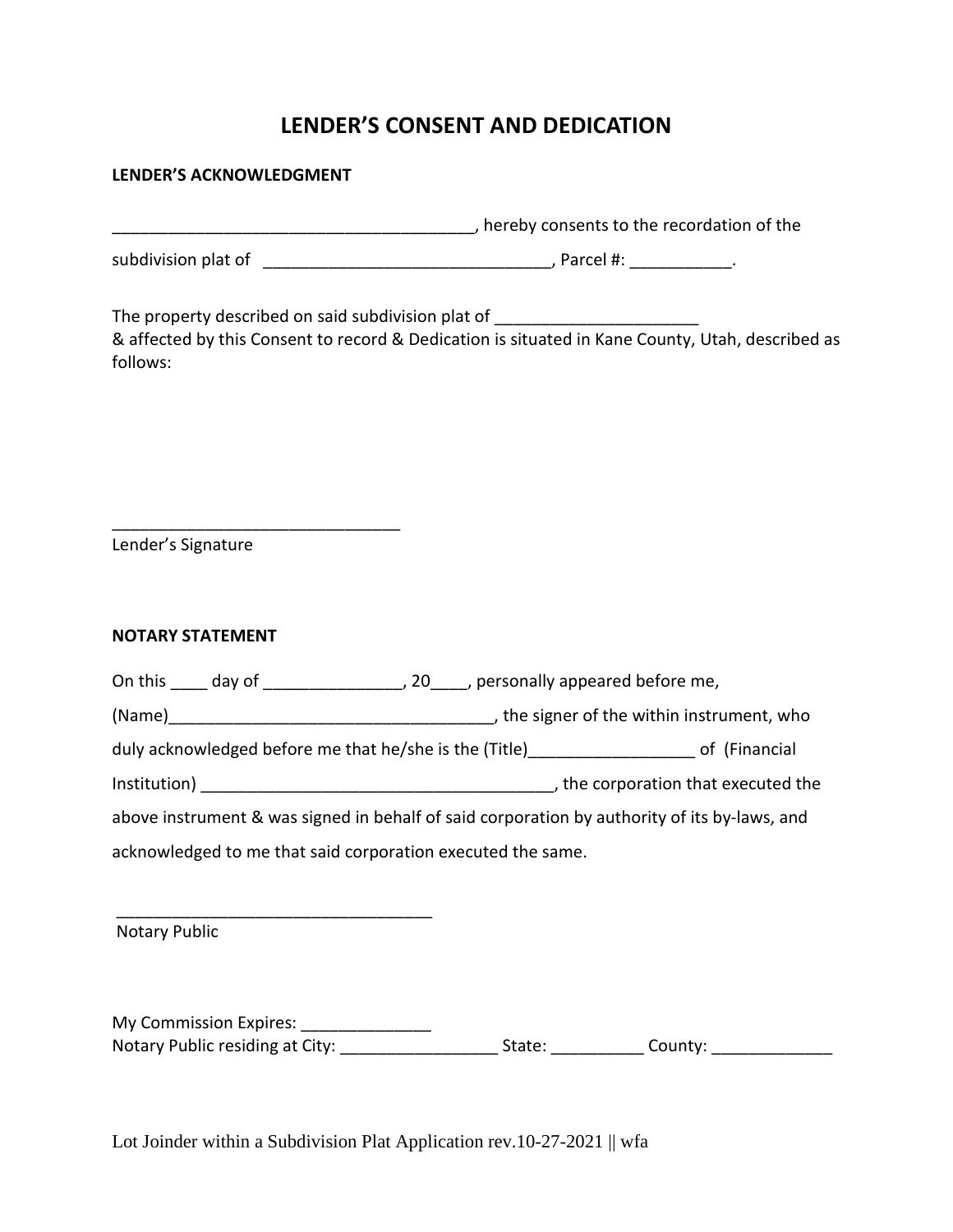# **LOT JOINDER – DRAWING REQUIREMENTS**

- 1. Boundary bearing and distances data outside boundary
- 2. New lot number.
- 3. Curve date: radius, angle, long chord, bearings and distance, length
- 4. All streets to be named
- 5. Bearing and distances of all streets
- 6. Adjacent streets shown and dimensioned
- 7. All easements to be labeled and dimensioned-including new & abandoned
- 8. All land with boundaries to be accounted for
- 9. All dimensions to be to 0.01' and 0'000'00
- 10. Name of subdivision
- 11. North arrow
- 12. Basis of bearing
- 13. Name and address of owners of record
- 14. Total acreage of new lot
- 15. Legal description of new lot
- 16. Township, range, section and quarter section
- 17. Graphic scale
- 18. Required monuments
- 19. County Surveyor's signature block
- 20. County Attorney's signature block
- 21. Land Use Authority's signature block
- 22. Signature(s) of owner(s) (notarized) block
- 23. County Recorder's recording block
- 24. Lender's signature block or lien holder's consent form
- 25. Surveyor's Certificate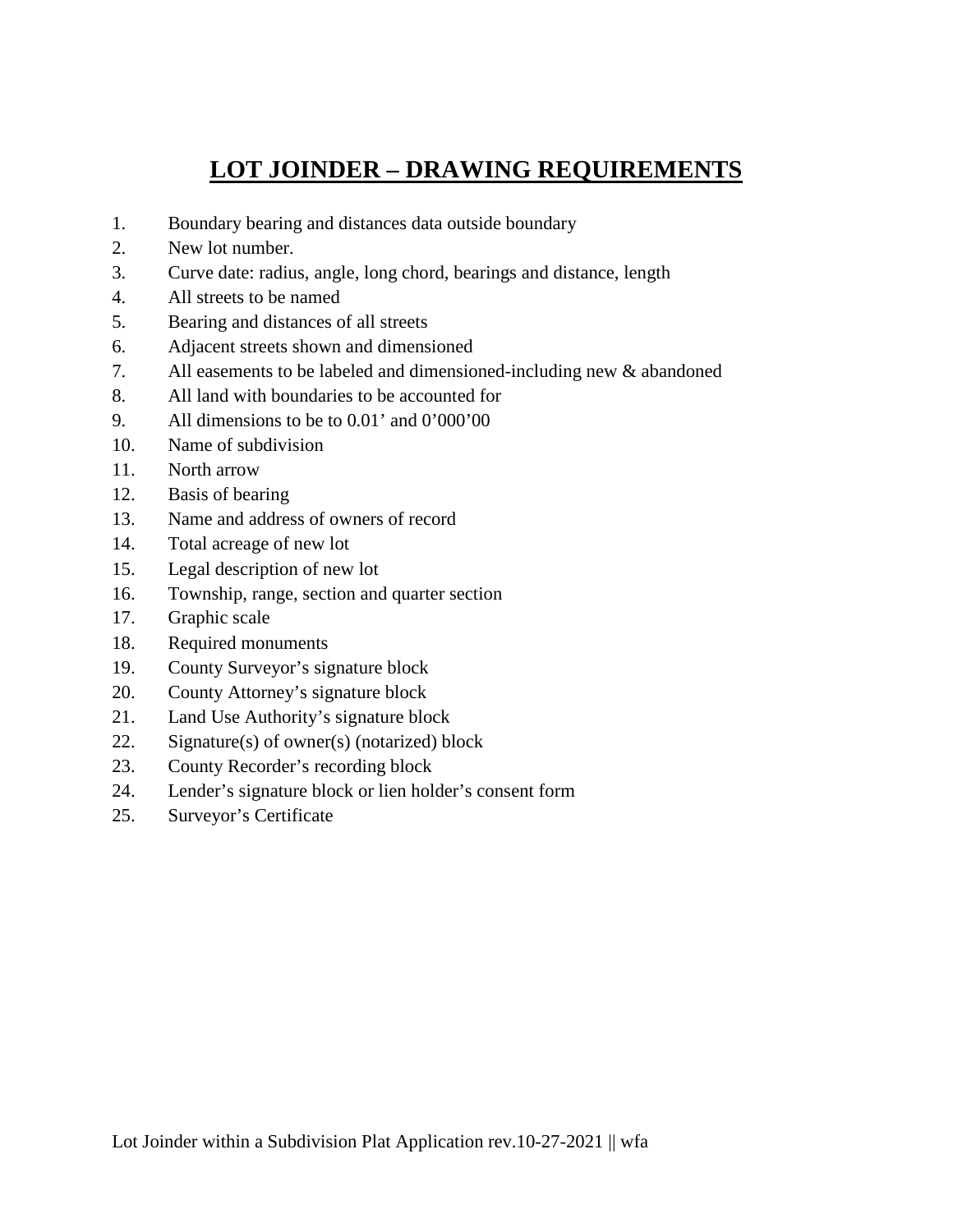#### Utah State Code:

### **17-27a-609. Land use authority approval of vacation or amendment of plat -- Recording the amended plat.**

- (1) The land use authority may approve the vacation or amendment of a plat by signing an amended plat showing the vacation or amendment if the land use authority finds that:
	- (a) there is good cause for the vacation or amendment; and
	- (b) no public street, right-of-way, or easement has been vacated or amended.
- (2) (a) The land use authority shall ensure that the amended plat showing the vacation or amendment is recorded in the office of the county recorder in which the land is located.
	- (b) If the amended plat is approved and recorded in accordance with this section, the recorded plat shall vacate, supersede, and replace any contrary provision in a previously recorded plat of the same land.
- (3) (a) A legislative body may vacate a subdivision or a portion of a subdivision by recording in the county recorder's office an ordinance describing the subdivision or the portion being vacated.
	- (b) The recorded vacating ordinance shall replace a previously recorded plat described in the vacating ordinance.
- (4) An amended plat may not be submitted to the county recorder for recording unless it is:
	- (a) signed by the land use authority; and
	- (b) signed, acknowledged, and dedicated by each owner of record of the portion of the plat that is amended.
- (5) A management committee may sign and dedicate an amended plat as provided in [Title 57, Chapter 8, Condominium Ownership Act.](https://le.utah.gov/xcode/Title57/Chapter8/57-8.html?v=C57-8_1800010118000101)
- (6) A plat may be corrected as provided in Section [57-3-106.](https://le.utah.gov/xcode/Title57/Chapter3/57-3-S106.html?v=C57-3-S106_2014040320150701)

Amended by Chapter [136,](http://le.utah.gov/UtahCode/ChapterLookup.jsp?chap=136&sess=2014GS) 2014 General Session

### **17-27a-609.5. Vacating a street, right-of-way, or easement.**

- (1) A petition to vacate some or all of a public street, right-of-way, or easement shall include:
	- (a) the name and address of each owner of record of land that is:
		- (i) adjacent to the public street, right-of-way, or easement; or
		- (ii) accessed exclusively by or within 300 feet of the public street, right-of-way, or easement; and
	- (b) the signature of each owner under Subsection  $(1)(a)$  who consents to the vacation.

Lot Joinder within a Subdivision Plat Application rev.10-27-2021 || wfa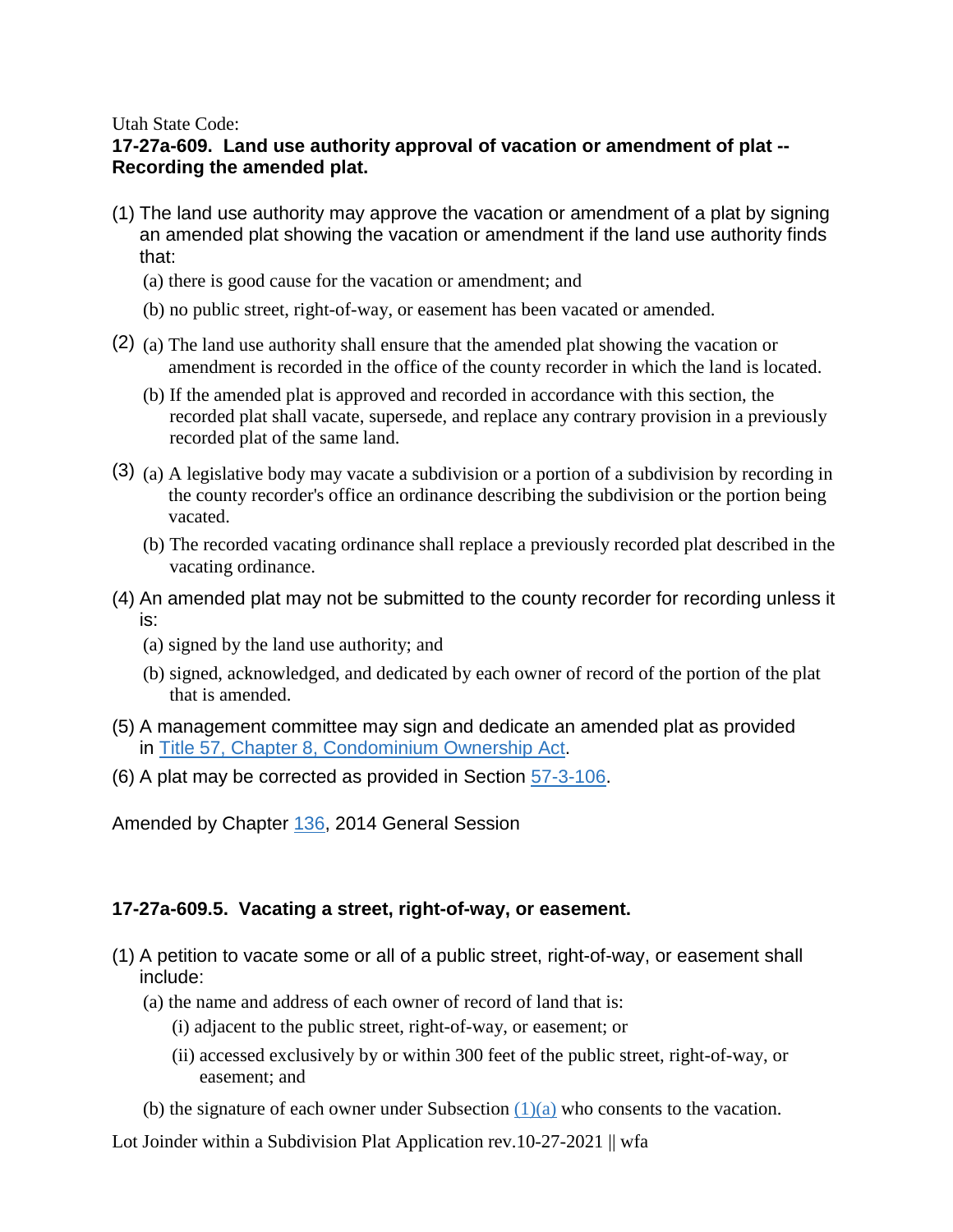- (2) If a petition is submitted containing a request to vacate some or all of a street, rightof-way, or easement, the legislative body shall hold a public hearing in accordance with Section [17-27a-208](https://le.utah.gov/xcode/Title17/Chapter27A/17-27a-S208.html?v=C17-27a-S208_1800010118000101) and determine whether:
	- (a) good cause exists for the vacation; and
	- (b) the public interest or any person will be materially injured by the proposed vacation.
- (3) The legislative body may adopt an ordinance granting a petition to vacate some or all of a public street, right-of-way, or easement if the legislative body finds that:
	- (a) good cause exists for the vacation; and
	- (b) neither the public interest nor any person will be materially injured by the vacation.
- (4) If the legislative body adopts an ordinance vacating some or all of a public street, right-of-way, or easement, the legislative body shall ensure that one or both of the following is recorded in the office of the recorder of the county in which the land is located:
	- (a) a plat reflecting the vacation; or
	- (b) an ordinance described in Subsection [\(3\).](https://le.utah.gov/xcode/Title17/Chapter27A/17-27a-S609.5.html#17-27a-609.5(3))
- (5) The action of the legislative body vacating some or all of a street, right-of-way, or easement that has been dedicated to public use:
	- (a) operates to the extent to which it is vacated, upon the effective date of the recorded plat, as a revocation of the acceptance of and the relinquishment of the county's fee in the vacated street, right-of-way, or easement; and
	- (b) may not be construed to impair:
		- (i) any right-of-way or easement of any lot owner; or
		- (ii) the franchise rights of any public utility.

Amended by Chapter [381,](http://le.utah.gov/UtahCode/ChapterLookup.jsp?chap=381&sess=2010GS) 2010 General Session